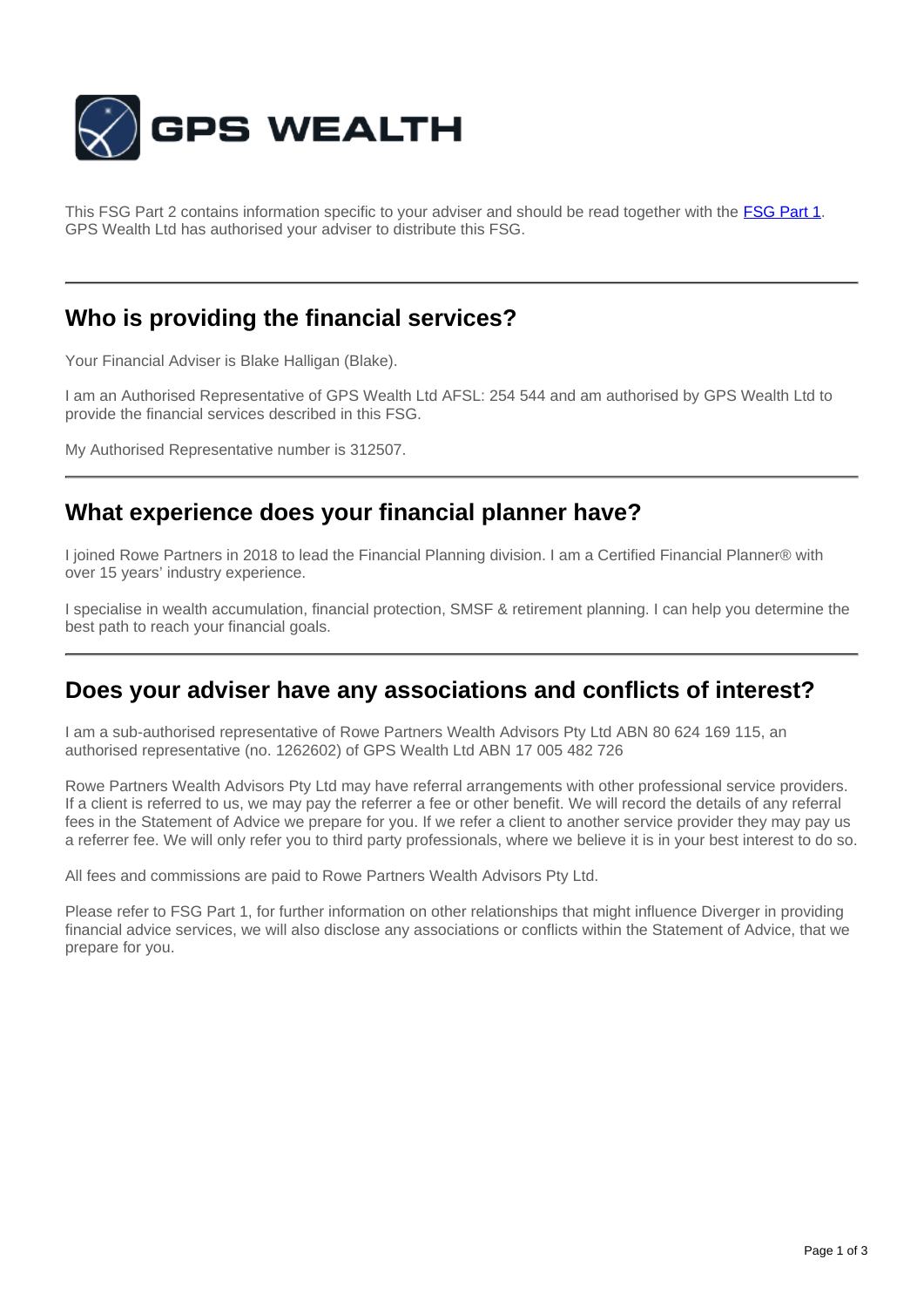## **What qualifications has your adviser completed?**

**Qualification Name**

Bachelor of Commerce Bachelor of Finance Graduate Diploma of Financial Planning Certified Financial Planner

# **Authorised Products and Services**

**I am authorised in the following products and services:** Investment Life Insurance and Life Risk Insurance Products Managed Investment Schemes including IDPS Retirement Savings Accounts **Securities** Standard Margin Lending Facilities Superannuation Self-Managed Superannuation Funds Direct Equities